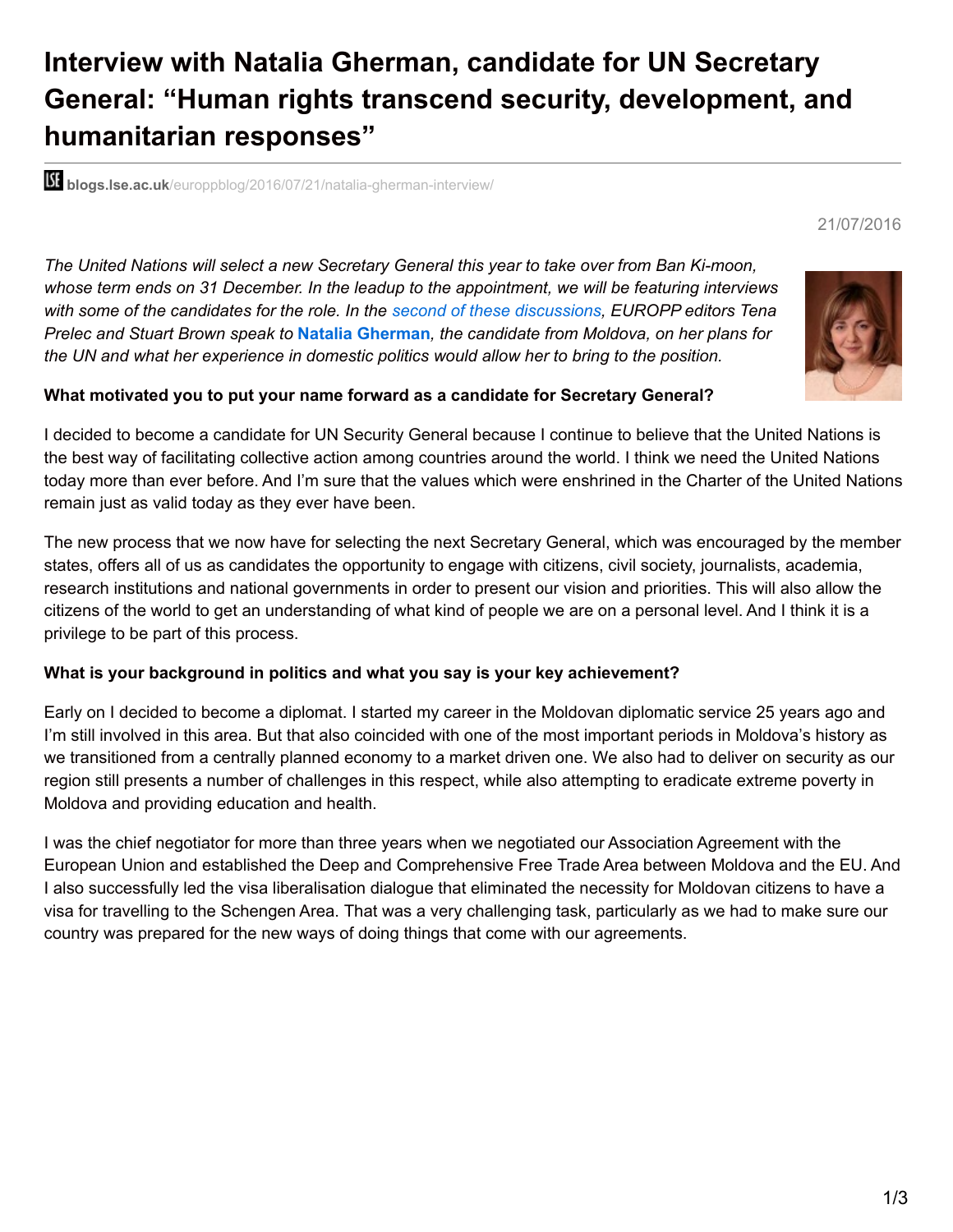

# **Natalia Gherman in London. Credits: Aleksandra Stankova / LSE**

#### **What qualities do you think you could bring to the role of Secretary General?**

I think the next Secretary General has to be a good communicator, with the ability to reach out to each and every citizen across the world and explain the current agenda. They will need to be able to mobilise all of the resources and commitments necessary to deliver on shared goals. This communication and level of engagement in realising shared goals is more relevant to the United Nations today than it has ever been.

## You have said that civil society should be at the centre of any dialogue, as otherwise there cannot be a true **transformation. We are currently seeing a duality between stability and democracy, something that the European Union is struggling with as well. In cases in which there are clear authoritarian tendencies on display, would you privilege working with the elected leaders, or with civil society?**

We can do much better by taking on board the input of civil society into the activity of all our elected governments and into the activity of the UN. I plan to institute an office that will act as a liaison between the different civil society organisations around the world and report to the Secretary General directly.

The issue of engaging and working with the democratically and openly elected leaders and governments in each country is of course for our member states to engage. The Secretary General, elected by the broad membership of the UN, will do very well if they engage in an open and frank dialogue with all parties concerned within a country, or between two countries, in order to understand the issues raised by all actors. In so doing, the Secretary General should be able to prepare well-informed decisions by the member states in any particular situation.

Isolating and turning our back on anyone in such circumstances is not the best option. We have to embrace absolutely all mechanisms at our disposal to come to a consensus-based solution.

### Human rights and security are two of the biggest issues facing the world: if you had to prioritise one of **these, which would you choose?**

I would answer this question with an axiom: 'There is no security without development, there is no development without security, and there is nothing without human rights.'

Human rights transcend security, development, and humanitarian responses. Our actions in everything have to be